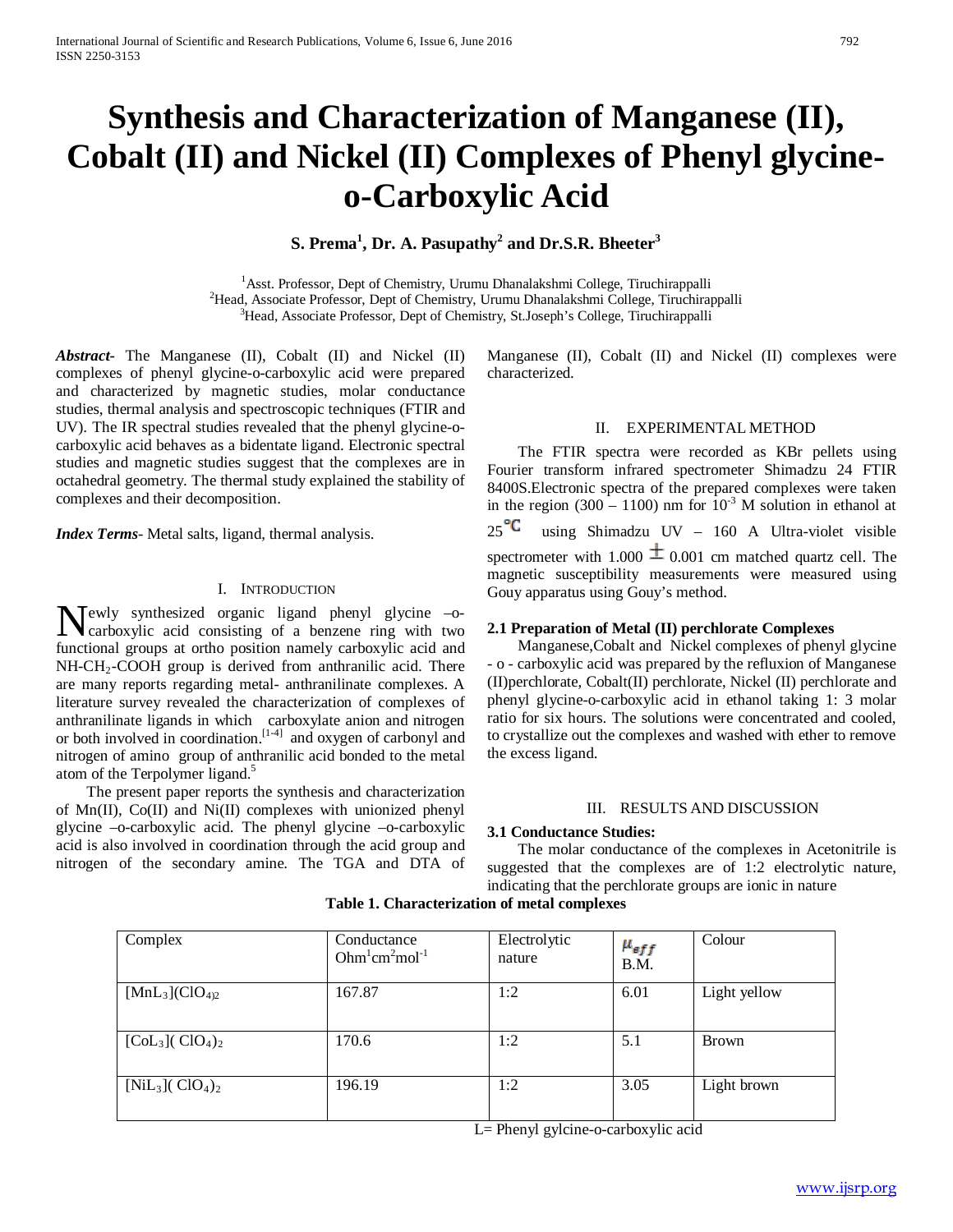#### **3.2 IR Spectroscopy:**

The IR spectrum of ligand phenyl glycine-o-carboxylic acid showed a band at  $3373 \text{cm}^{-1}$  which is assigned to the hydroxyl group of carboxylic acid groups<sup>6</sup>. The band for NH stretching vibration is merged with the former band. The strong band appeared at 1662cm-1 is attributed to the NH bending vibration.<sup>7</sup> .The band at 1398cm-1 is assigned to the C-N stretching. The stretch found at  $1726 \text{cm}^{-1}$  is assigned to the C=O of aliphatic acid group.. The stretch found at 1705cm-1 is assigned to the C=O of aromatic carboxylic acid group of the ligand.

The comparison of the IR spectra of the ligand and its complexes confirmed the complex formation and it is a tool to find out the mode of coordination. There were expected shifts in the IR spectra of the complexes. The presence of anion in the complex and the absence of symmetric and asymmetric stretch of the carboxylate anion suggest that the acid group of the ligand is not ionized and the shift of C=O stretch found at  $1705 \text{cm}^{-1}$  in the spectra of the ligand to lower wave number of about  $30 \text{cm}^{-1}$ 

suggest that the carbonyl oxygen of the unionized aromatic carboxylic acid group is coordinated with metal ion<sup>8</sup>. The shift of the band of secondary amine NH group and the C-N stretch to the lower wave number suggest that the nitrogen of secondary amine is coordinated to the metal ion. The stretch found at 1726 $cm<sup>-1</sup>$  assigned to C=O of the aliphatic acid group is also shifted to higher wave number suggesting that the carbonyl oxygen of the aliphatic acid group is not coordinated to the metal ion. The bands found at the range of 569-539cm<sup>-1</sup> in the spectra of the complexes alone are assigned to M-O stretch and the band at the range of  $497 - 490 \text{cm}^{-1}$  which is also absent in the spectrum of the ligand is assigned to the M-N stretch of the complexes. The other peaks are not much affected in the complexes including the stretch found at  $1573 \text{cm}^{-1}$  is assigned to the C=C of the benzene ring. Thus it is concluded that the phenyl glycine-o-carboxylic acid acts as a bidentate ligand from which carbonyl oxygen and secondary amine nitrogen is coordinated to the metal atom.

| Table 2. FTIR spectra of metal complexes |  |  |  |
|------------------------------------------|--|--|--|
|------------------------------------------|--|--|--|

| Compound                                   | $Y_{O-H}$<br>Stretching<br>for acid<br>$cm^{-1}$ | $Y_{C=0}$<br>Acid<br>Aliphati<br>$\text{ccm}^{-1}$ | $Y_{C=O}$<br>Aromati<br>c acid<br>$cm^{-1}$ | $Y_{C=C}$<br>$\frac{\text{ring}}{\text{cm}^{-1}}$ | $Y_{C-N}$<br>stretching<br>$\text{cm}^{-1}$ | $Y_{N-H}$<br>bending<br>$\text{cm}^{-1}$ | $Y_{M-O}$<br>$cm^{-1}$ | $Y_{M-N}$<br>$\rm cm^{-1}$ |
|--------------------------------------------|--------------------------------------------------|----------------------------------------------------|---------------------------------------------|---------------------------------------------------|---------------------------------------------|------------------------------------------|------------------------|----------------------------|
| Ligand                                     | 3373                                             | 1726                                               | 1705                                        | 1573                                              | 1398                                        | 1662                                     |                        | $\overline{\phantom{0}}$   |
| $[MnL_3]$ (ClO <sub>4</sub> ) <sub>2</sub> | 3787                                             | 1736                                               | 1672                                        | 1581                                              | 1384                                        | 1620                                     | 539                    | 490                        |
| $[Col3] (ClO4)2$                           | 3786                                             | 1733                                               | 1673                                        | 1577                                              | 1380                                        | 1624                                     | 567                    | 496                        |
| $[NiL_3] (ClO_4)_2$                        | 3783                                             | 1740                                               | 1671                                        | 1575                                              | 1379                                        | 1593                                     | 569                    | 497                        |

#### **3.3Magnetic susceptibility measurements:**

 The strong and weak field complexes of several transition metal ions differ in the number of unpaired electrons in the complex. When this number can be ascertained readily from a comparison of the measured magnetic moment and that calculated from the spin paired and spin free complexes. Determination of the number of unpaired electrons can also give information regarding the oxidation state of a metal ion in a complex. It is also useful in establishing a structure of many complexes. The Manganese (II) perchlorate complex exhibits a moment of 6.05 B.M, Cobalt (II) perchlorate complex exhibits a moment of5.1 B.M, Nickel (II) perchlorate complex exhibits a moment of 3.05 B.M. suggesting octahedral geometry.

#### **3.4 Electronic Spectra:**

 The Cobalt (II) perchlorate complex shows the characteristic band of octahedral geometry having a band at 19, 445<sup>cm</sup>  $\dot{ }$  due to  ${}^{4}T_{1g}(F) \rightarrow {}^{4}T_{1g}(P)$ Transition. In the electronic spectra of octahedral Nickel (II) complex should expect three bands corresponding to  ${}^3A_{2g} \rightarrow {}^3T_{2g}$ ,  ${}^3A_{2g}$  ${}^{3}T_{1g}(F)$ ,  ${}^{3}A_{2} \rightarrow {}^{3}T_{1g}(P)$  at 10,000<sup>CM</sup> ,14,000<sup>CM</sup> to 18,000 $\text{cm}$  and 25000 to 30000 $\text{cm}$  respectively<sup>9</sup>. Ni(II) perchlorate complex exhibits the band at 27,822  $cm^{-1}$  which is assigned to <sup>3</sup>  $A_{2g} \rightarrow {^{3}T}_{1g}$  (P) transition suggesting octahedral geometry.

# **3.6 Thermal analysis**  $[Mn(PGC)<sub>3</sub>](ClO<sub>4</sub>)<sub>2</sub>$

 TGA and DTA curves of Manganese (II) complex showed that the complex is stable up to 200  $\blacktriangle$  and no weight loss is observed before this temperature. The first stage of degradation occurred at  $200^{\circ}C$  with the loss of one perchlorate ion with a moisture experimental weight 16.7% (Cal 11.8%).The complex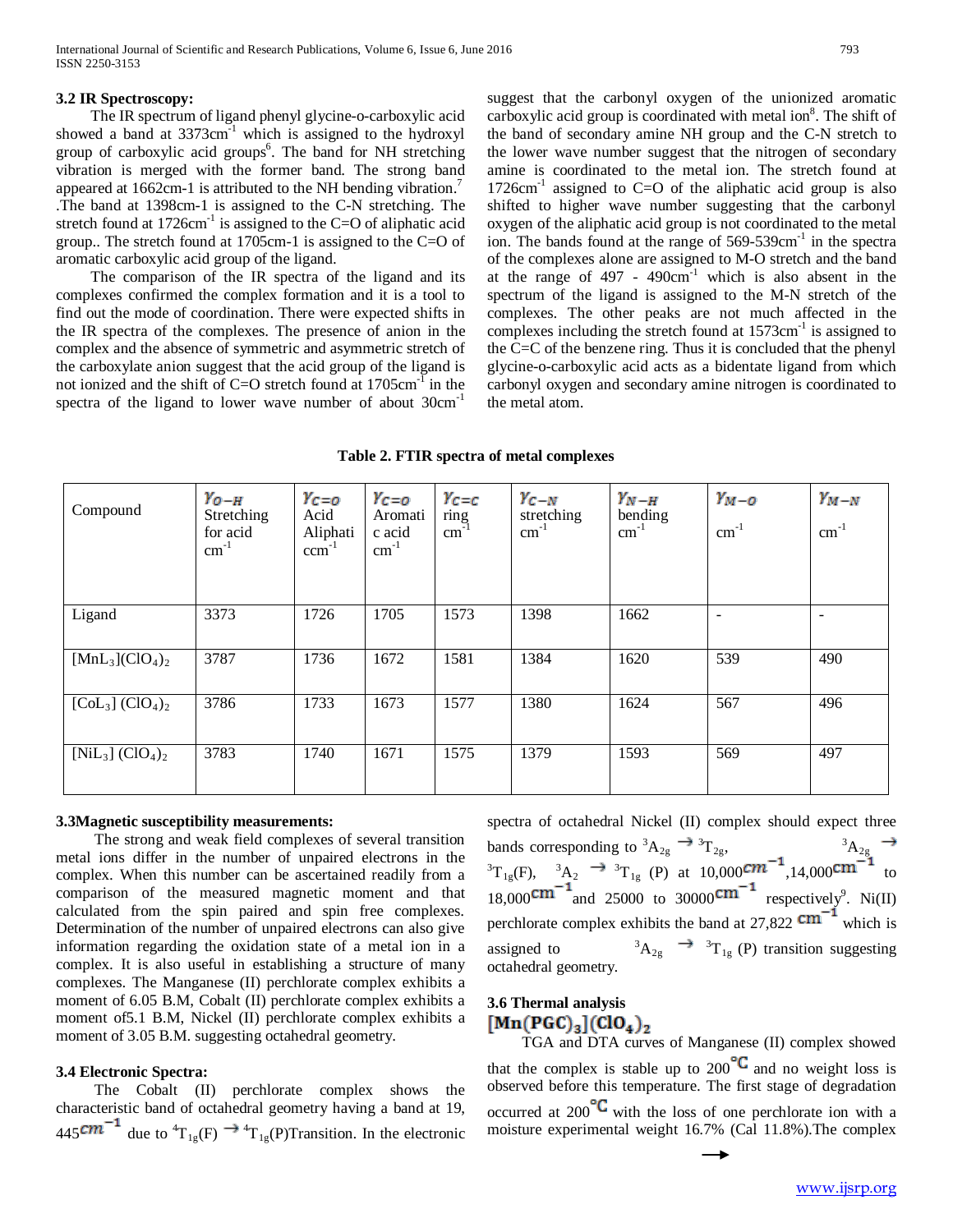further decomposes in the second step from  $400-600^\circ$ C with weight loss67.3%( cal69.7%) corresponds to the decomposition of the coordinated part of the ligand accompanied by an exothermic peak with  $443.3^{\circ}$ C on DTA curve was observed. The mass of the final residue corresponds to stable Manganese oxalate (16%) calculated (17%).

# $[Co(PGC)_{3}](ClO_{4})_{2}$

 TGA and DTA curve of Cobalt (II) perchlorate complex showed that the complex is stable upto  $200$  and no weight loss is observed before this temperature. The first stage of degradation occurred at  $200-250$  decomposition of perchlorate ion with a mass loss 10.2% (Cal 11.8%) accompanied by an exothermic peak with  $265^{\circ}$  on the DTA curve was observed. Slowly decompose the perchlorate and ligand from  $320-640^{\circ}$ C with79.9% (cal76.3%) mass loss and an exothermic peak with

468.3 $\degree$ C and 614.5 $\degree$ C on DTA which may be attributed to the decomposition of the non-coordinated and coordinated part of the ligand. The mass of the final residue corresponds to stable Cobalt oxide 9.9% calculated (8.9%)

## $[Ni(PGC)_3](ClO_4)_2$

 TGA and DTA curve of Nickel (II) complex showed that the complex is stable up to  $200^{\circ}C$ , no mass loss is observed before the temperature. First step from  $200-310$ <sup>o</sup>C decomposition of perchlorate ion with a mass loss of 9.8% (calc11.8%) accompanied by an exothermic peak with  $248.8^{\circ}$  and  $301.1^{\circ}$ on DTA curve was observed. The second step from  $400-650^{\circ}$ C with a mass loss of 47.1% (calc46.7%) corresponds to removal of the ligand. The mass of the final residue 9.95% (calculated 8.85%) corresponds to stable nickel oxide



Structure of phenylglycine-o-carboxylic acid complex  $M = Mn$ , Co, Ni

#### IV. CONCLUSION

 The phenyl glycine-o-carboxylic acid act as a bidentate ligand in which carbonyl oxygen of the acid group and nitrogen of the secondary amine group is coordinated to the metal ion. Conductance studies show that, the complexes are of 1:2 electrolytic nature. Electronic spectra and magnetic moment of the complexes confirmed the octahedral geometry for the complexes. A thermal study revealed that the complexes are thermally stable.

#### **REFERENCES**

- [1] Taghreed.H, Al-Noor; halid, F.Ali; AmerJ.Jarad and Alica, S.Kindeel, Synthesis, Spectral and antimicrobial activity of mixed ligand complexes of Co(II),Ni(II),Cu(II),and Zn(II)with Anthranillic acid and Tributy phosphine, Chemistry and Research, ISSN2225-0956,Vol.3No.3,2013
- [2] Saleem Raza;Yousaf Iqbal Hussian, Muslim raza;Syed Uzair Ali Shah, Ajmal Khan, Raheela Taj and Abdur Raul, Synthesis of Anthranilic Acid

and Anhydride Ligand and their Metal Complexes, Biochemistry & Analytical Biochemistry, 2013, 2;3

- [3] Iqbal.J, Imran.M,Iqbal. SandLatif.S Synthesis, Charactreization and Biological studies of 2-[phenylmethylamino] benzoic acid and its complexes with Co(II), Ni(II), Cu(II), Zn(II) Jour.Chem.Soc.Pak.Vol29,No.2,2007
- [4] Suraj B, Ade, Deshpande.M.N and Deshmukh.J.H ,Synthesis, and characterization of 2-amino, 4-chloro Benzoic acid and Isatin, International Journal of Material Science,sept2012,Vol2,Iss.3,pp 67-82.
- [5] Azarudeen.R, Burkanudeen.A, Synthesis, characterization, thermal, biological and ion-exchange studies of Terpolmer ligands and their metal complexes, Ph.D thesis 2011.
- [6] Subrahmanian supriya, Aravamudhan Raghavan, Vijayaraghavan, Mannich amino methylation reactions of a series of bis (α- amino acid ato) metal (II) complexes with formaldehyde and dimethyl malonate, Science direct polyhedron 26(2007) 3217-3226
- [7] Donald L. Pavia, Gary M.Lampman, George S.Kriz, Introduction to Spectroscopy, Third edition, Western Washington University.
- [8] Peter.S, Durairaj .K, Metal complexes of some biological active ligands, Ph.D thesis 1990.
- [9] F.Albert Cotton, Geoffrey Wilkinson, F.R.S. Advanced inorganic chemistry third edition Wiley Eastern Ltd